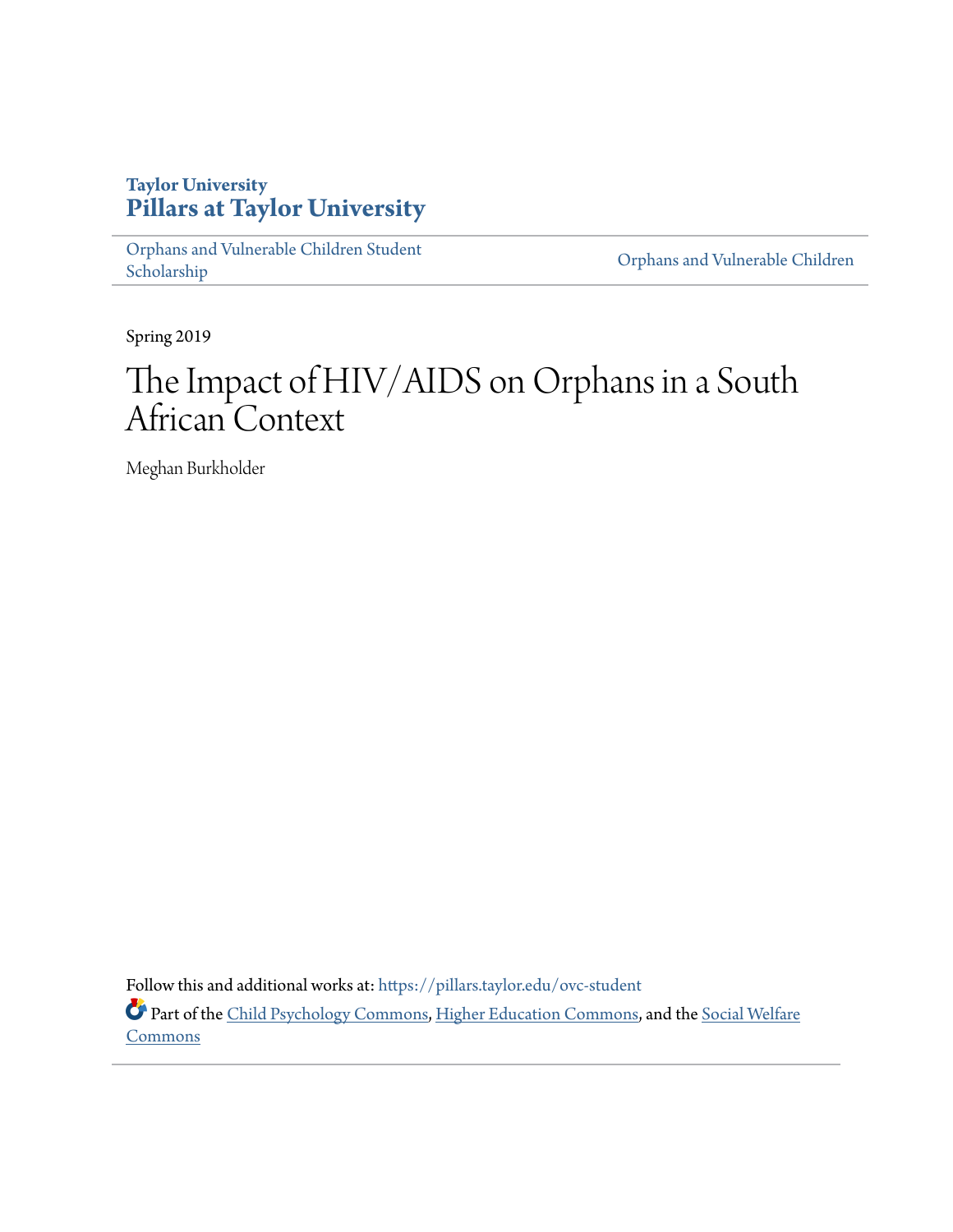The Impact of HIV/AIDS on Orphans in a South African Context

Meghan Burkholder

Taylor University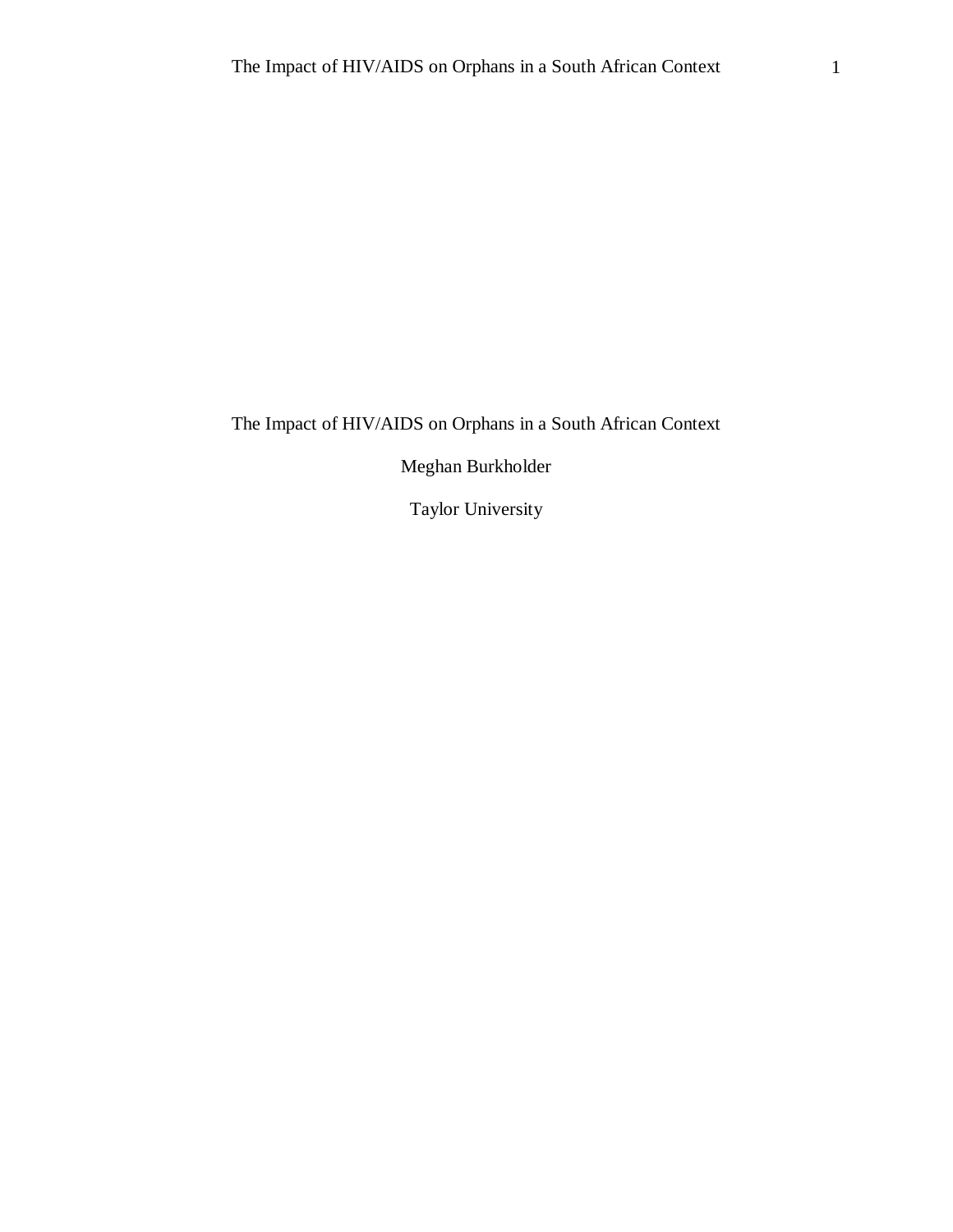#### **An Introduction into HIV/AIDS and Orphans in a South African Context**

The HIV/AIDS epidemic has vastly impacted the lives of many. According to statistics reported by UNICEF, it is estimated that 36.9 million people were living with HIV worldwide in 2017. Of these, 19.1 million were women and girls while 3 million were children and adolescents under the age of 20. Every single day another 4,900 people were newly infected with HIV and about 2,580 people died from AIDS related causes ("Key Demographic Indicators: South Africa", 2017). This horrific epidemic has heavily impacted South Africa in particular; this country contains more people suffering from HIV than any other African country, and 16 percent of the world's HIV/AIDS infected population lives there (Johnson & Dorrington, 2001) ("Overview: Child and Maternal Health"). Even more shocking is the fact that HIV prevalence in the population of ages 15-49 is either stable or declining in Sub-Saharan Africa, yet in South Africa the rate of infection is still increasing ("South Africa- Prevalence of HIV", 2017). In fact, HIV/AIDS is the leading cause of death for South Africa. South Africa's Medical Research Council estimated 30 percent of all deaths are attributed to HIV/AIDS. Life expectancy is predicted to decline to 41.5 years by 2020-25 and the total population to be 44 percent smaller than what it would have been without the epidemic by 2045-50 (Johnson & Dorrington, 2001).

The HIV/AIDS epidemic has had immense effects on the children in South Africa. South Africa is assumed to have more AIDS orphans than any other African country (Johnson & Dorrington, 2001). HIV/AIDS- related diseases are a leading contributor to child mortality and about 300,000 children per year are born to mothers infected with HIV. Even though mother-tochild transmission prevention methods are becoming more widely available, UNICEF estimates that about 50,000 infant and child mortalities could be saved each year if healthcare interventions were more accessible. Additionally, nearly half of all orphans in South Africa lost their parents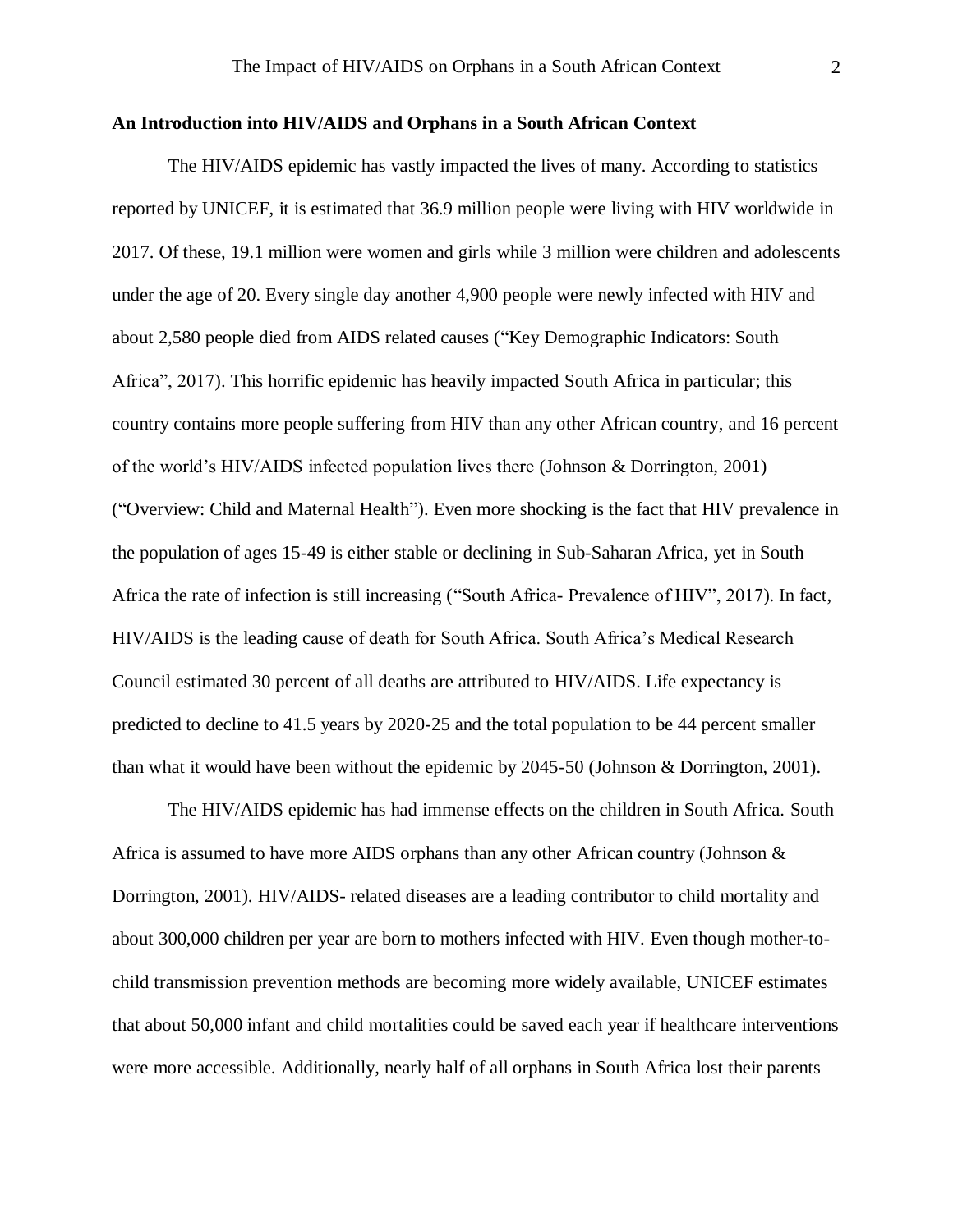from HIV/AIDS related diseases ("Overview: Child and Maternal Health"). In addition to the trauma of losing their parents, orphans face many obstacles that can be attributed to the effects of the epidemic. For example, HIV/AIDS has caused too many children to face poor levels of healthcare, poor nutrition and overall health, increased risk of infection, difficulties receiving an education, as well as psychosocial hardships including abuse, broken household structures, and overall poor mental health (Johnson & Dorrington, 2001).

#### **The Environmental Impact of HIV/AIDS on the Health of Orphans**

Becoming an orphan, especially due to HIV/AIDS, can have adverse effects on a child's physical, or somatic health. One concern for a child born to mothers infected with HIV is the possibility of transmission. The two main ways that HIV positive orphans typically become infected is either becoming infected perinatally, at the time of birth, or through the process of breastfeeding. Children who are infected with HIV usually do not survive long enough to make up a significant portion of the orphan population, but evidence suggests that HIV positive children who became infected from breast milk have a significantly better chance of surviving longer than those who are infected perinatally. While it is definitely possible to receive the virus from an HIV positive mother, about two thirds of babies will not become affected from their mothers (Johnson & Dorrington, 2001). However, even if a child does not become HIV positive themselves, the death of their parents due to the virus can still have implications for the child's future physical health. One area that commonly affects orphans' health is nutrition. Orphans tend to have a low level of food security, which can likely cause malnutrition (Richter, 2004). Often an orphan living in a vulnerable household will face a shortage of food. A national survey conducted in South Africa revealed that within the past 12 months, around 20 percent of these vulnerable households reported a child being hungry due to lack of food (Richter & Desmond,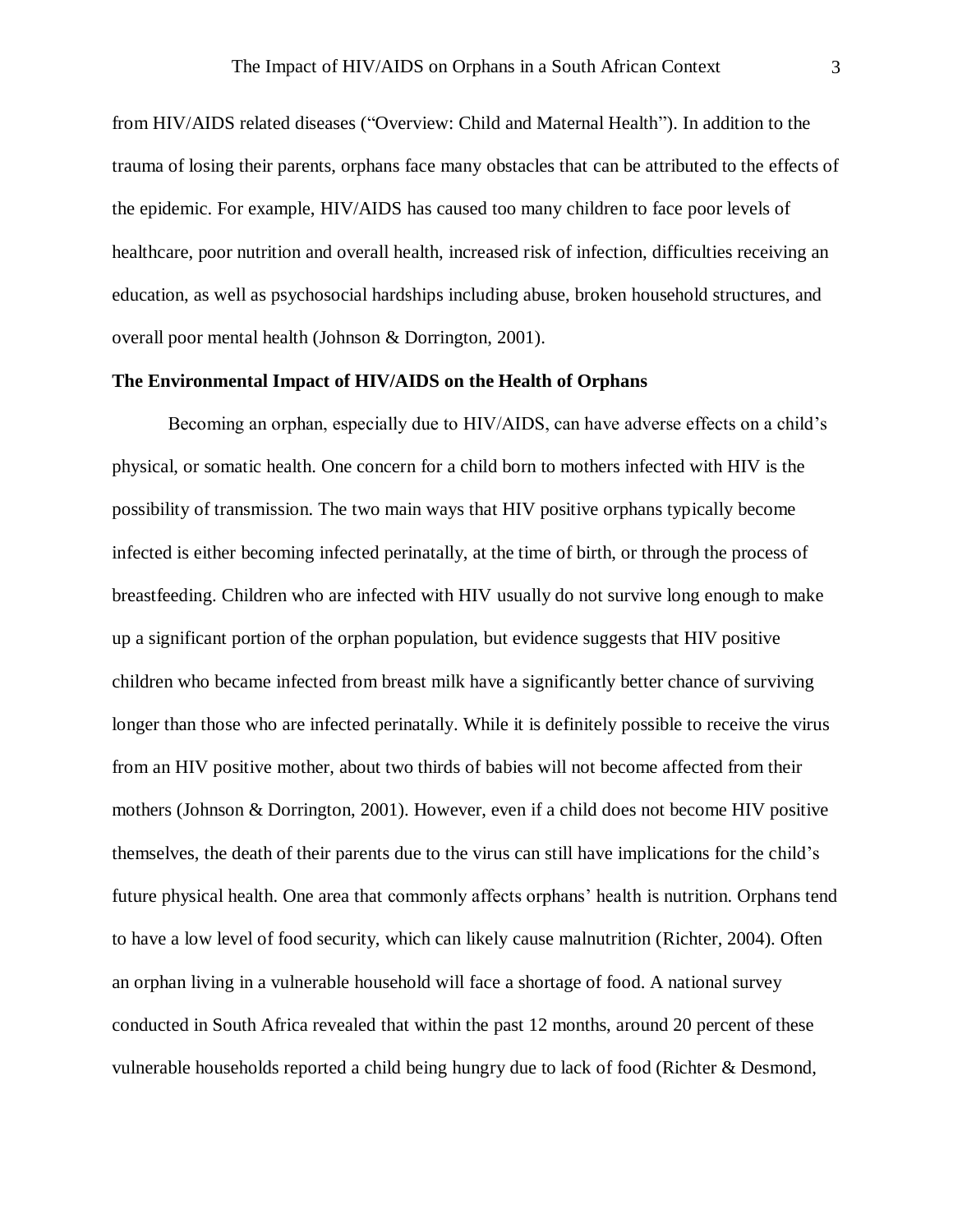2008). A child's access to education is also likely to be compromised when they are orphaned. In addition to suffering from physical affects and nutritional deficiencies, HIV/AIDS orphans continually face reduced access to schooling (Mutri, 2012). According to research done at the University of Cape Town, "It is predicted that South African school enrollment levels will fall dramatically in the areas worst hit by the epidemic. Orphans therefore tend to grow up poor and uneducated, in circumstances that make them vulnerable to HIV infection" (Johnson  $\&$ Dorrington, 2001) A lack of education is a contributing factor when considering what the orphan's future will entail. With limited education access, chances of an orphan living in an impoverished environment as an adult are high. This inhibits many orphans from becoming productive, healthy members of society and even subjects them to possible HIV infection as an adult.

#### **The Impact of HIV/AIDS on the Psychological Health of Orphans**

Psychological trauma for an HIV/AIDS orphan begins the moment when the parents develop the debilitating symptoms of AIDS. Before they actually become orphans, many children are exposed to the painful and slow death of their parent. As if this is not traumatic enough, the stigma surrounding this particular disease amplifies the psychological distress for an orphan. Children orphaned by AIDS expressed greater levels of stigma than other groups, even other children who were orphaned due to factors other than AIDS. A study published in the *Journal of Adolescent Health* reported a high association between AIDS orphans and poor psychological health due to experiencing stigma. This stigma surrounding HIV also affects orphans' relationships with others. This study reported that 97 percent of orphans claimed they did not have even one close friend (Cluver, Gardner, & Operario, 2008).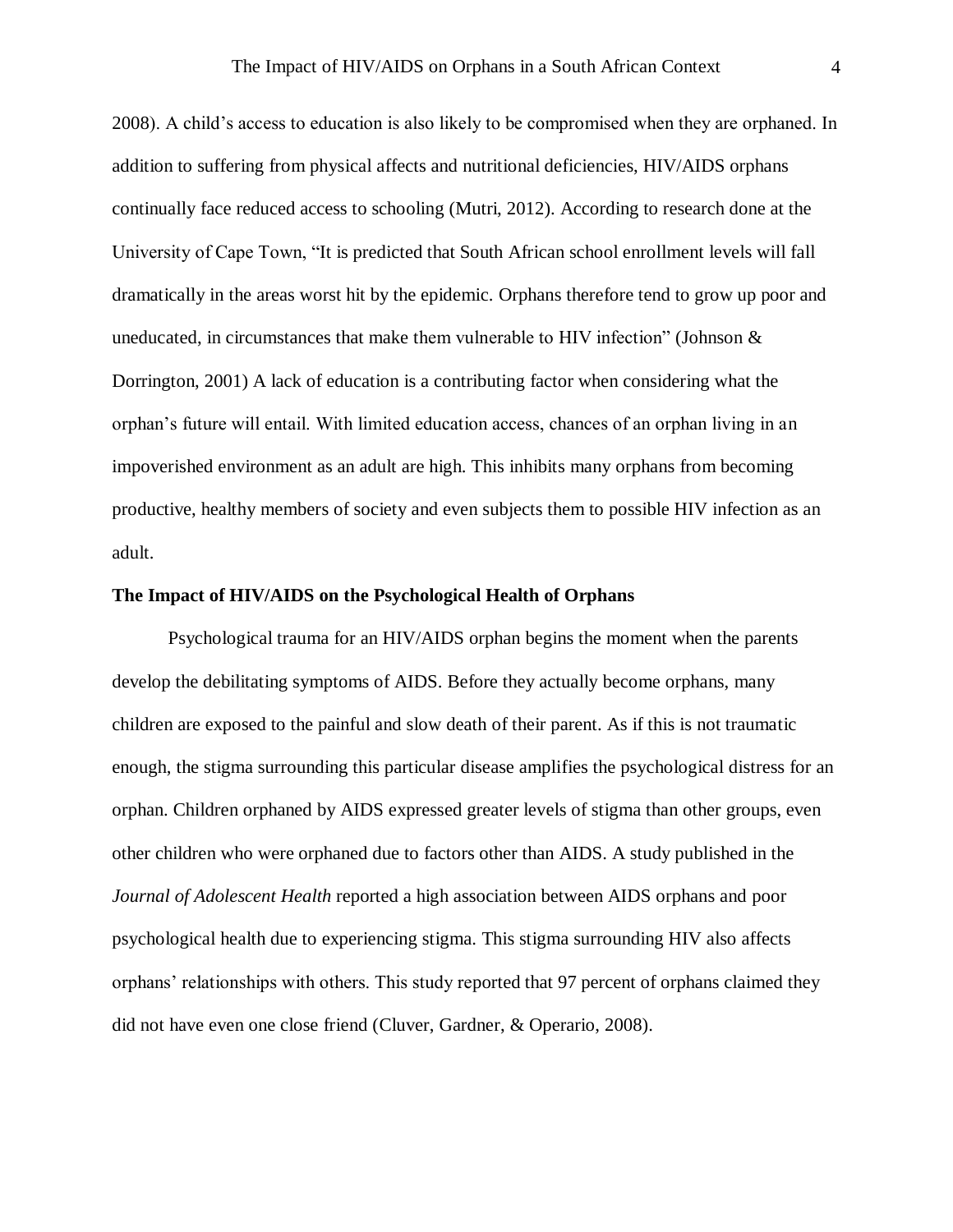The trauma of losing a parent to AIDS in a society that shames people infected with the disease is likely to greatly influence a child's mental and emotional health. Some common psychological issues that a vast number of orphans encounter include low self-esteem, increased aggression, attention deficiency, anxiety, feelings of hopelessness, and suicidal ideation (Atwine, Cantor-Graae, & Bajunirwe, 2005). Additional factors that negatively influence the psychological health of AIDS orphans include bullying, community violence, loss of identity, and rejection (Cluver, Gardner, & Operario, 2008) (Mturi, 2012). Many children become alienated from their community or are abandoned by extended family, which increases the likelihood that they will become street children, display antisocial behavior, and become involved in prostitution (Johnson & Dorrington, 2001). This leads many to believe that without adequate orphan care, there will be a major increase juvenile crime (Asanbe et al., 2016). Unfortunately, there is little being done to ensure that AIDS orphans receive adequate psychosocial support.

A major psychological health issue affecting children orphaned by HIV/AIDS that has been reported in numerous studies is Post- Traumatic Stress Disorder (PTSD). The American Psychiatric Association defines PTSD as, "a psychiatric disorder that can occur in people who have experienced or witnessed a traumatic event" ("What Is Posttraumatic Stress Disorder?", 2018). A study published in the *Journal of Child Psychology and Psychiatry* found that children who became orphans due to AIDS in 2005 developed significant levels of PTSD. This study compared results between orphans not related to AIDS and children who were not orphans. The results of this comparison showed that the high levels of PTSD seen in AIDS orphans were not seen in the other two studied populations. These results revealed that levels psychological distress in AIDS-orphaned children are retained and exacerbated throughout a period of four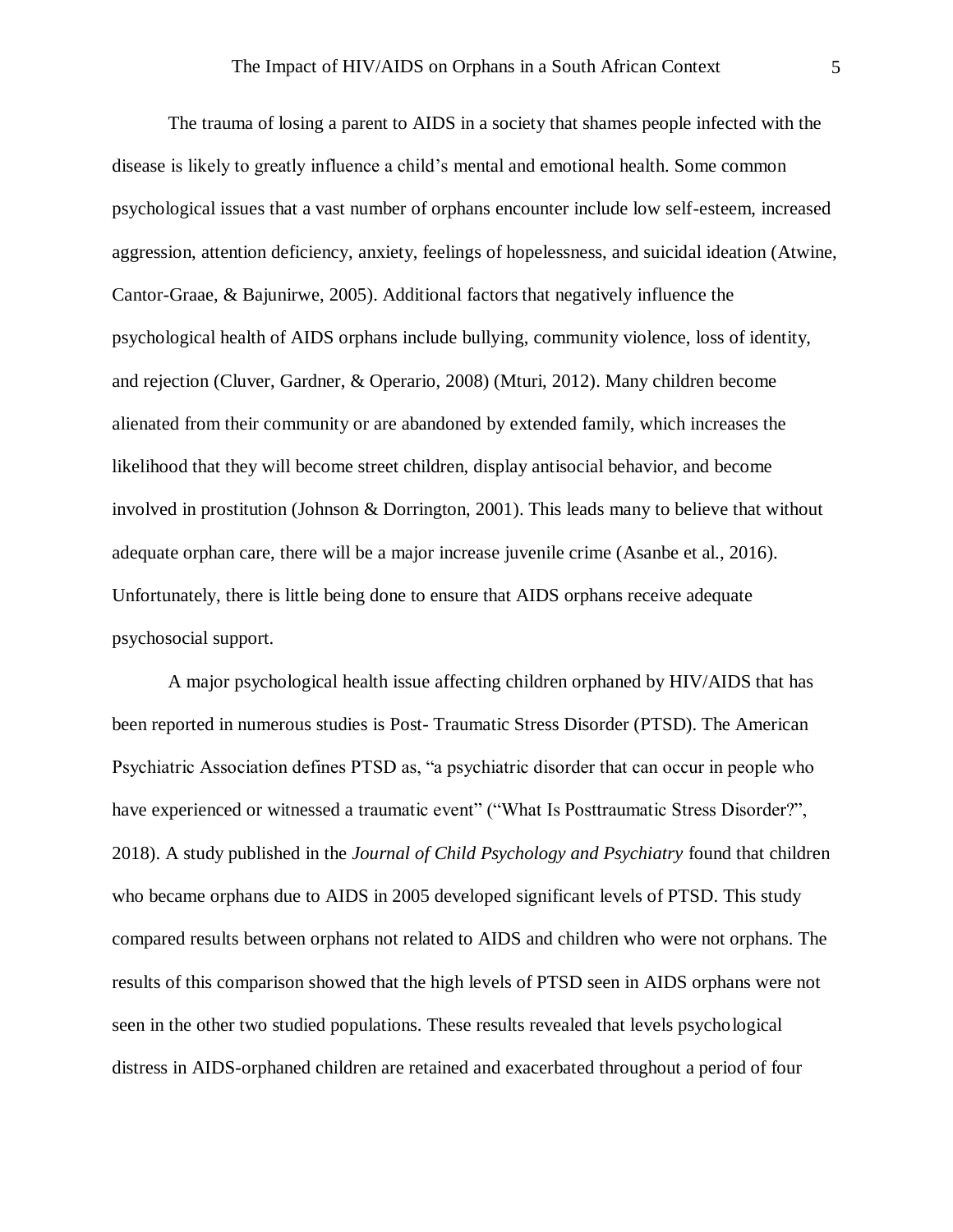years (Cluver, Orkin, Gardner, & Boyes, 2011). When surveyed on levels of PTSD, 73 percent of AIDS orphans scored above the marker for PTSD (Asanbe et al., 2016). The psychosocial health of a child whose parents have died from HIV/AIDS is extremely fragile and is unfortunately often overlooked in this particular population.

#### **The Impact of HIV/AIDS on Family Structure and Living Situations**

It is clear that losing a parent to HIV/AIDS will alter the child's family structure, however the way in which it is altered can expose orphans to a multitude of stressful and unsafe living situations. Children in South Africa are more likely to lose their paternal parent, with a one to four ratio of paternal orphans to maternal orphans. This ratio is higher than any other country in the continent of Africa (Johnson & Dorrington, 2001). A South African National Survey reported that the level of paternal orphaning has remained fairly consistent over a ten-year period, while maternal orphaning has doubled. Additionally, the percentage of orphans who have lost both parents has also doubled (Richter & Desmond, 2008).

For orphans who have lost both parents, African tradition leads the extended family to typically assume responsibility of the children. While in some cases this may turn out to be a good situation for an orphan, others are not so lucky. Often children who are passed on to extended families are exploited. For example, many are forced to trade their education for work in order to help ease the financial burdens of the extended family. This may be the only option for the entire extended family's survival due to the burden of another child when the family was already struggling with poverty before the arrival of an orphan (Foster, Levine, & Williamson, 2005). The orphans are also commonly treated differently than the caregiver's own children in ways such as excessive household chores or suffering from physical and/or sexual abuse. It is even common for the extended family to sell young female orphans into marriage (Johnson &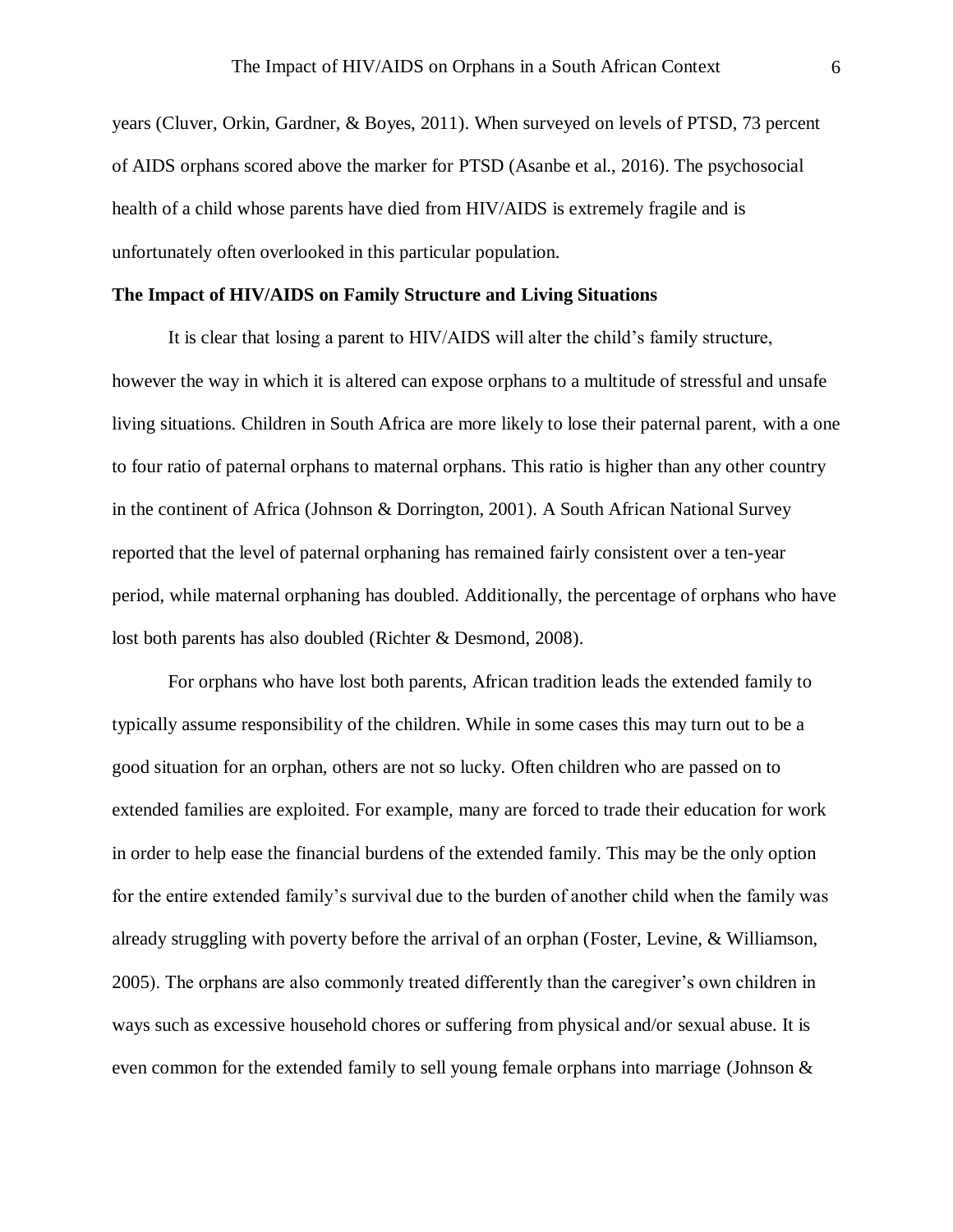Dorrington, 2001). This would provide a monetary incentive for the extended family members, as well as a way to release the burden of caring for another child.

There are multiple types of family structures that exist for children orphaned by HIV/AIDS in South Africa, with the two main structures being skip-generation households and child-headed households. Skip-generation households refer to those in which "children are in the care of a person, usually a grandparent over the age of 60, with no younger adults in the household" (Richter & Desmond, 2008). These households contain members either below 18 or over 59 and at least one child. On the other hand, a child-headed household is when a child takes the role of a caregiver due to the death or terminal sickness of the primary caregiver, and no other adult is able or willing to fill the role. The child cares for all other younger children living in the household and becomes responsible for providing the necessities to survive (Richter  $\&$ Desmond, 2008). A fairly small percentage of South African households are classified as skipgeneration households. Only about one third of double orphans, those who have lost both parents, live in a skip-generation household. Despite this, the rate of this type of household is increasing along with other vulnerable households. This increase can be attributed to the growing number of orphans as a result of the HIV/AIDS epidemic (Richter & Desmond, 2008). These household structures struggle to gain financial stability as well as access to forms social assistance. Each of South Africa's nine provinces contains these varying types of vulnerable households (Mturi, 2012).

In regard to child-headed households specifically, many challenges can arise for the orphans in this living situation. *Development Southern Africa* journal presents a sample of these challenges which include:

i. Poverty negatively impacts a child's access to education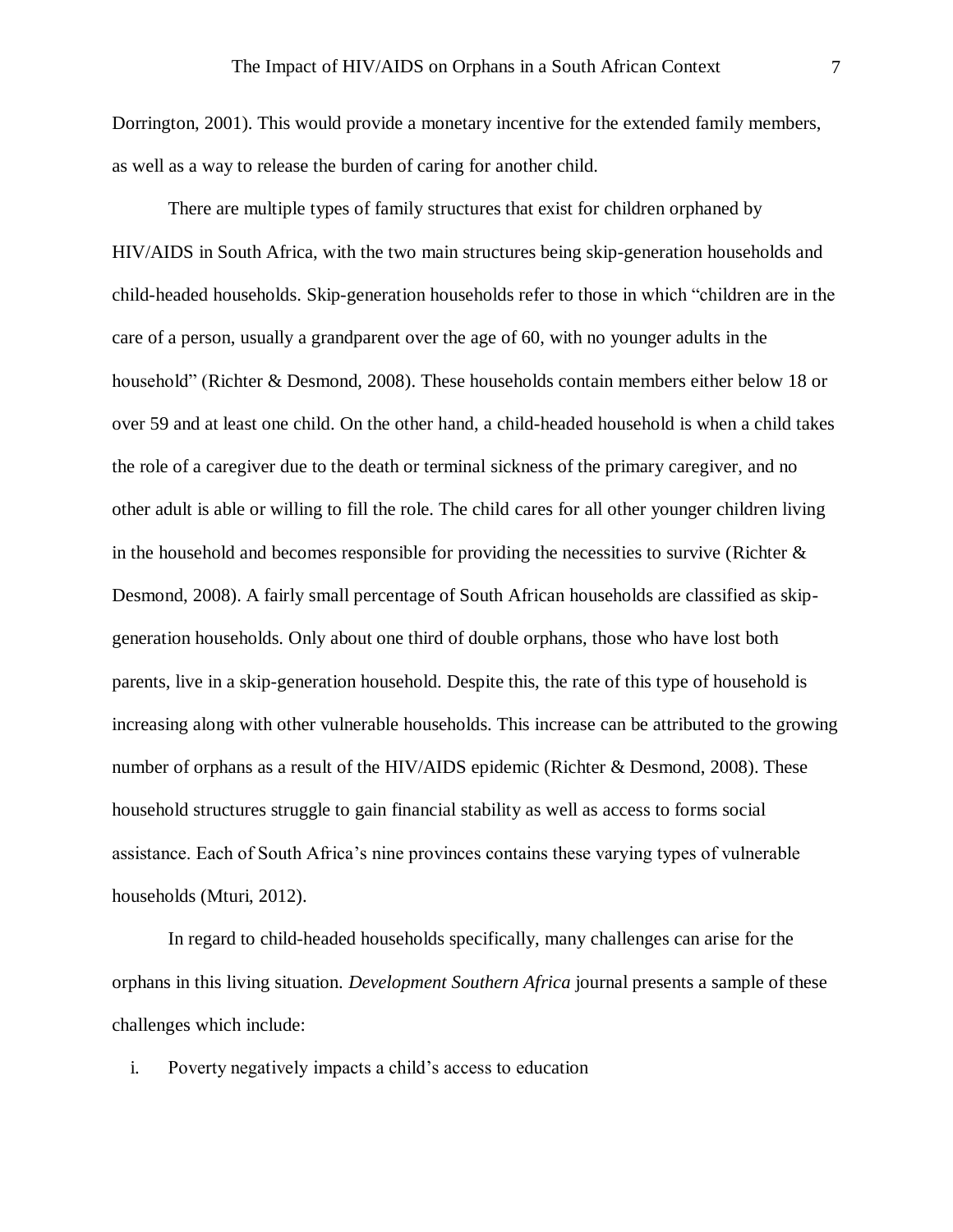- ii. Access to food and shelter becomes more difficult to obtain
- iii. Increased risk sexual abuse by neighbors and/or relatives
- iv. A higher risk for child prostitution and child labor
- v. Lack of healthcare due to the inability to obtain birth registration, a mandatory requirement for healthcare and social security benefits

vi. High prevalence of property grabbing by families and communities

Even though child-headed households are faced with these catastrophic risks, they are still continuing to grow in South Africa. The number of child-headed households in 2005 was six times the number just ten years earlier in 1995. The family structure within the household contributes to the children's well-being immensely. A study published in *Development Southern Africa* compared adult-headed and child-headed households that were in comparable impoverished, vulnerable communities. The results found that "those in child-headed households were more vulnerable than their counterparts in adult-headed households to such problems as failure to access social services, inability to generate resources, unresolved grief, lack of attainable long-term goals, poor self-worth and poor internal locus of control" (Mturi, 2012). A child-headed household also has the potential to lack a sense of belonging, safety and security. The other form of living situation that correlates with the orphan population is adoption. The original policies for adoption in South Africa were established for white people desiring to adopt white children. However, the population with the greatest number of orphans is the black African population (Johnson & Dorrington, 2001). Luckily, adoption within the black population has been promoted by various agencies concerned with the startling number of orphans due to the epidemic of HIV/AIDS. Yet adoption is also not always the best scenario for the orphan population. Families and communities have subjugated these vulnerable children to abuse and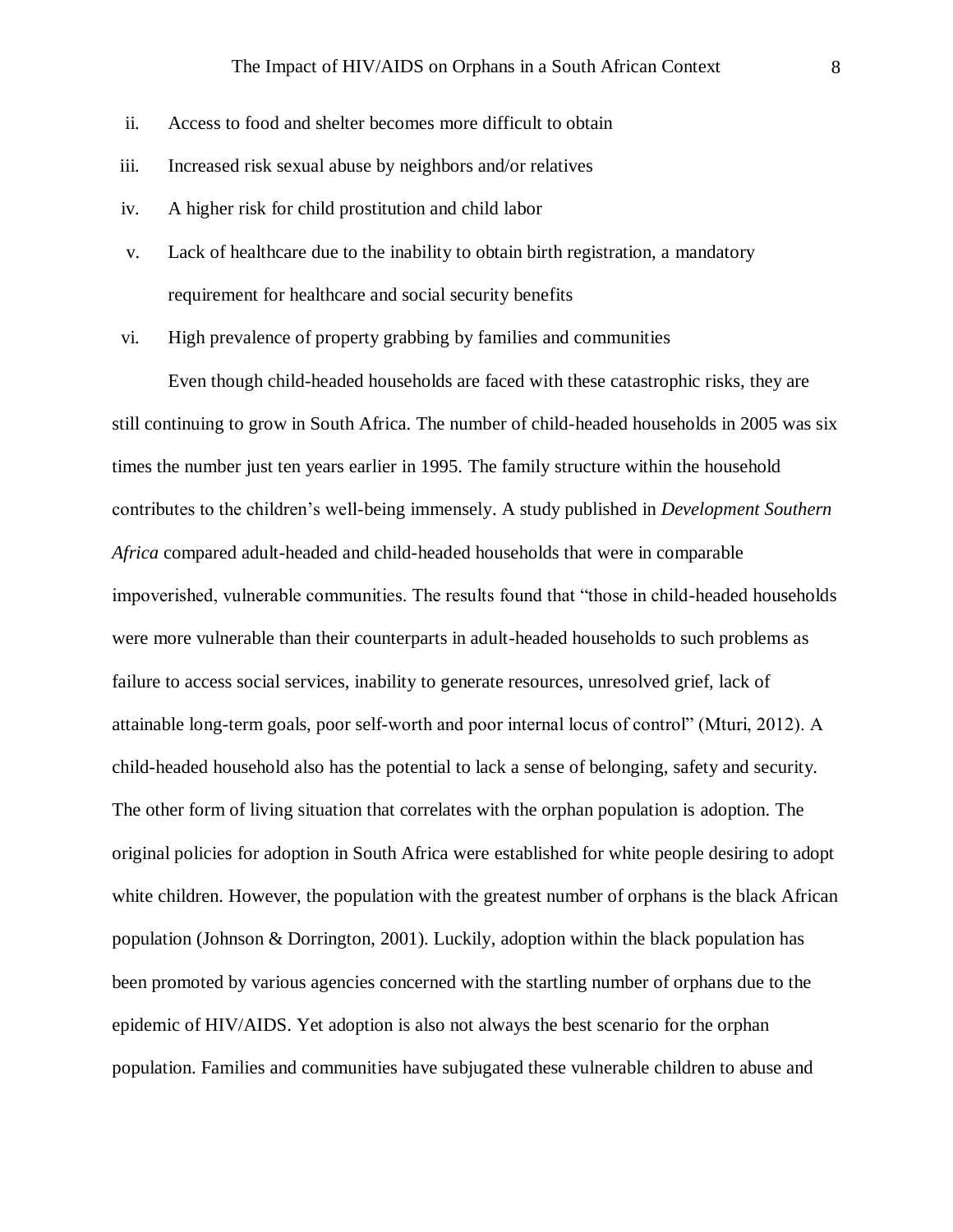exploitation by cause of the overwhelming number of children becoming orphans as a result of HIV/AIDS. Another issue facing the adoption process is the mindset of many adoption agencies that only work to place very young children with adoptive families. It is also assumed by some fostering agencies that older children cannot be successfully fostered, and so the upper age population of children is cast aside and forgotten. This only enhances these orphan's state of vulnerability and allows for the risk of exploitation to become even more substantial (Foster et al., 2005).

#### **Concluding Remarks**

The impact that the HIV/AIDS epidemic has had on humanity is immeasurable and its consequences run rampant throughout South Africa. Overall population vulnerability has reached unimaginable heights, especially pertaining to the youth population. The number of children who have lost parents or loved ones to HIV/AIDS is overwhelming. Within South Africa, children orphaned by AIDS-related deaths have become increasingly susceptible to a variety of hardships. The physical health in children becomes significantly more compromised once they lose parental figures to the epidemic. Not only is physical health impacted, but a child's emotional and psychosocial health also becomes all the more vulnerable. HIV/AIDS has drastically changed the structure of households and living conditions in a way that allows for all kinds of abuse, violence and exploitation to happen so often that it has become the norm for many children. The South African HIV/AIDS crisis has created unprecedented problems affecting all levels of society and has prematurely stripped away the innocence of young children, an already too vulnerable population.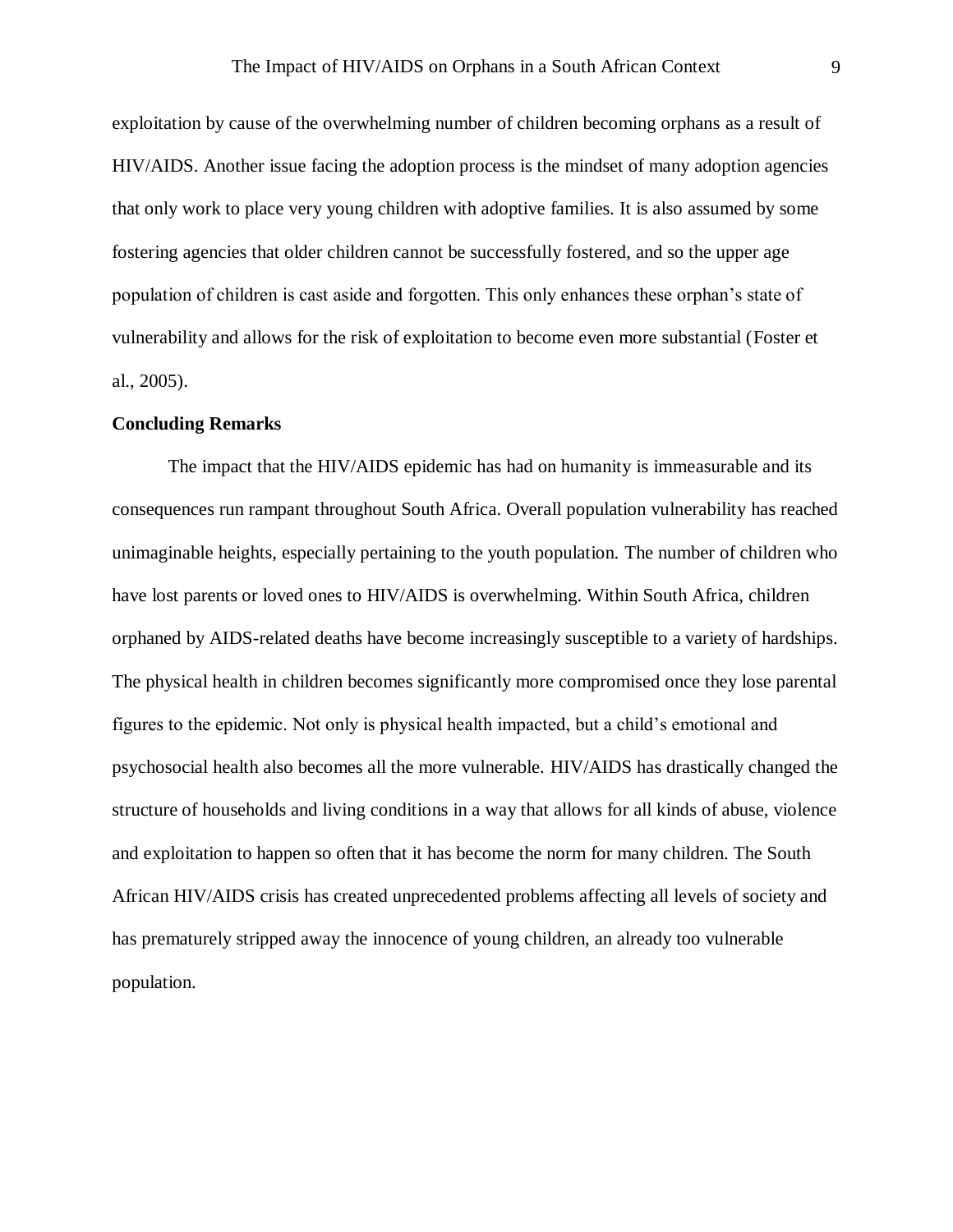### **Reflection**

I chose the research topic of how HIV/AIDS has influenced the lives of orphans in South Africa because of personal experiences I have had with this particular population group. I have travelled to South Africa on four different occasions with an organization called Horizon International, whose mission is "creating a world of hope through African orphans." During these trips I was able to spend a great deal of time building relationships with people of all ages orphaned by AIDS, especially children. I sponsor a girl, Selda, through this organization and have been able to spend time with her in South Africa and hear about how HIV/AIDS has taken away her parents and so many other members of her community. Seeing first-hand the detrimental impact the epidemic has had on so many aspects of life inspired me to research this topic in order to grasp a deeper understanding of the issue.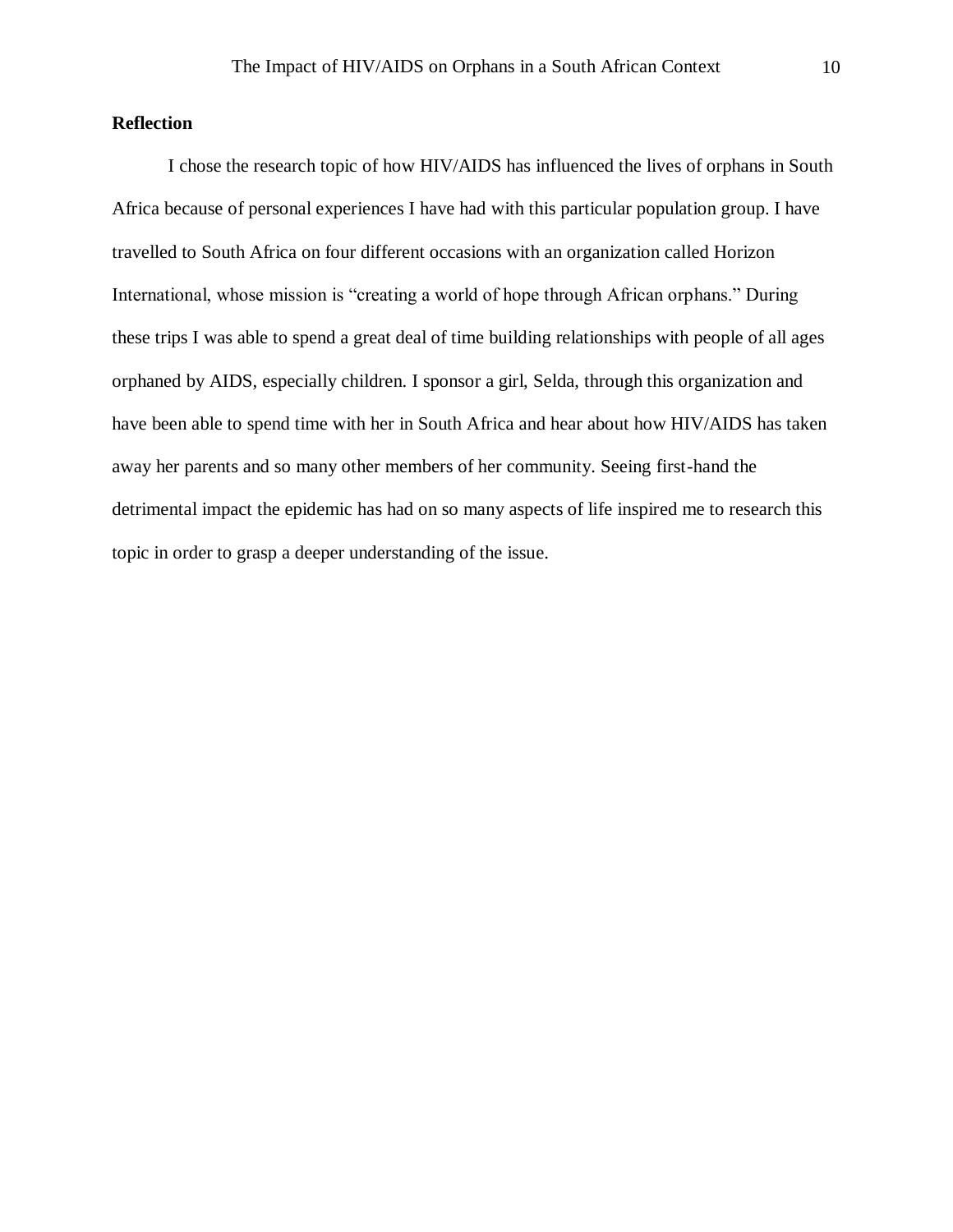#### References

- Asanbe, C., Moleko, A., Visser, M., Thomas, A., Makwakwa, C., Salgado, W., & Tesnakis, A. (2016). Parental HIV/AIDS and Psychological Health of Younger Children in South Africa [Abstract]. *Journal of Child & Adolescent Mental Health,28*(2), 175-185. doi:10.2989/17280583.2016.1216853
- Atwine, B., Cantor-Graae, E., & Bajunirwe, F. (2005). Psychological Distress Amongst AIDS Orphans in Rural Uganda. *Social Science & Medicine,61*(3), 555-564. doi: https://doi.org/10.1016/j.socscimed.2004.12.018
- Cluver, L., & Gardner, F. (2006, July 19). The Psychological Well-Being of Children Orphaned by AIDS in Cape Town, South Africa. Retrieved November 12, 2018, from https://annals-general-psychiatry.biomedcentral.com/articles/10.1186/1744-859X-5-8
- Cluver, L., Gardner, F., & Operario, D. (2007). Psychological Distress Amongst AIDS-Orphaned Children in Urban South Africa [Abstract]. *Journal of Child Psychology and Psychiatry,48*(8). doi:10.1111/j.1469-7610.2011. 02459.x
- Cluver, L. D., Gardner, F., & Operario, D. (2008). Effects of Stigma on the Mental Health of Adolescents Orphaned by AIDS. *Journal of Adolescent Health,42*(4), 410-417. doi: 10.1016/j.jadohealth.2007.09.022
- Cluver, L. D., Orkin, M., Gardner, F., & Boyes, M. E. (2011). Persisting Mental Health Problems Among AIDS-Orphaned Children in South Africa [Abstract]. *Journal of Child Psychology and Psychiatry,53*(4). doi:10.1111/j.1469-7610.2011. 02459.x
- Foster, G., Levine, C., & Williamson, J. (2005). *A Generation at Risk: The Global Impact of HIV/AIDS on Orphans and Vulnerable Children*. New York, NY: Cambridge University Press.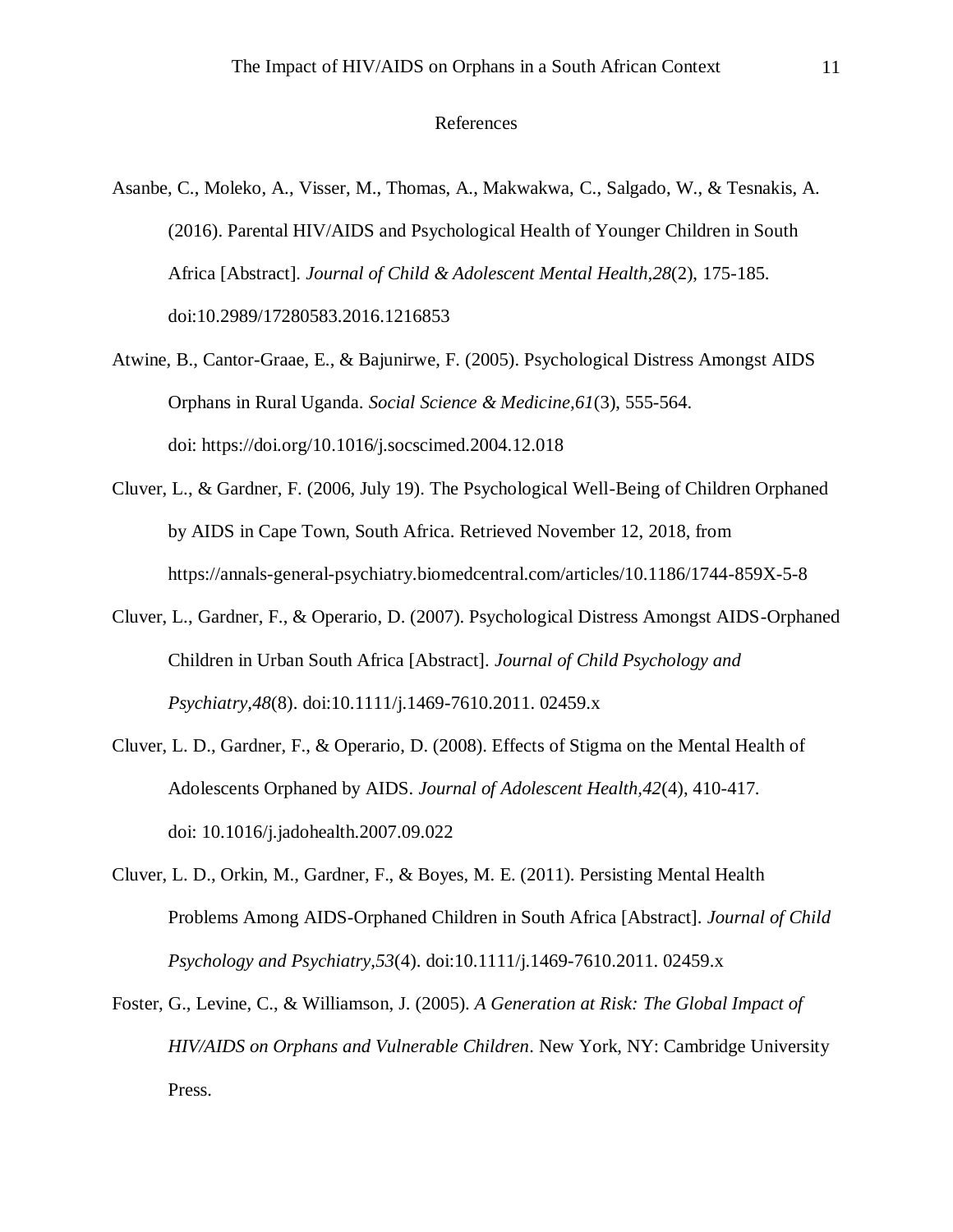- Johnson, L., & Dorrington, R. (2001, October). The Impact of AIDS on Orphanhood in South Africa: A Quantitative Analysis. Retrieved November 12, 2018, from https://www.commerce.uct.ac.za/Research\_Units/CARE/Monographs/Monographs/mono 04.pdf
- Key Demographic Indicators: South Africa. (2017, November). Retrieved November 12, 2018, from<https://data.unicef.org/country/zaf/>
- Marais, H. (2007). The Uneven Impact of AIDS In a Polarized Society. *International Aids Society Journal,21*. doi: 10.1097/01.aids.0000279691.76900.8b
- Mturi, A. J. (2012). Child-Headed Households in South Africa: What We Know and What We Don't. *Development Southern Africa,29*(3), 506-516. doi:10.1080/0376835x.2012.706043
- Overview: Child and Maternal Health. (n.d.). Retrieved November 12, 2018, from https://www.unicef.org/southafrica/survival\_devlop.html
- Richter, L. (2004). Chapter 2: The Impact of HIV/AIDS on the Development of Children. In *A Generation at Risk? HIV/AIDS, Vulnerable Children and Security in South Africa*. Retrieved November 12, 2018, from https://www.africaportal.org/publications/a generation-at-risk-hivaids-vulnerable-children-and-security-in-southern-africa/
- Richter, L. M., & Desmond, C. (2008). Targeting AIDS Orphans and Child-Headed Households? A Perspective from National Surveys in South Africa, 1995–2005. *AIDS Care,20*(9), 1019-1028. doi:10.1080/09540120701842738
- South Africa-Prevalence of HIV As a Share of Population Aged 15-49. (2017). Retrieved November 12, 2018, from https://knoema.com/atlas/South-Africa/HIV-prevalence

What Is Posttraumatic Stress Disorder? (2018). Retrieved November 13, 2018, from